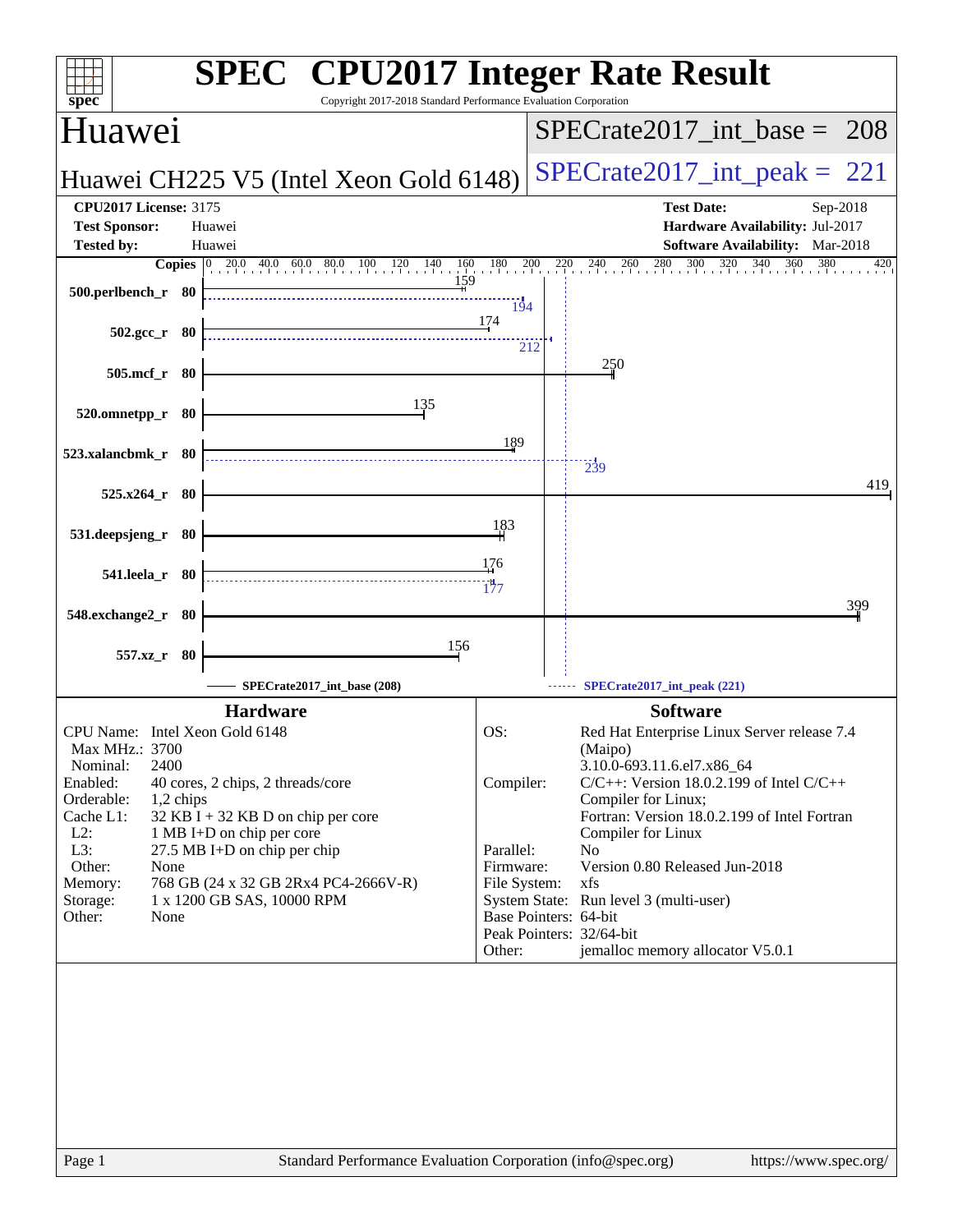

Copyright 2017-2018 Standard Performance Evaluation Corporation

# Huawei

## [SPECrate2017\\_int\\_base =](http://www.spec.org/auto/cpu2017/Docs/result-fields.html#SPECrate2017intbase) 208

Huawei CH225 V5 (Intel Xeon Gold  $6148$ ) [SPECrate2017\\_int\\_peak =](http://www.spec.org/auto/cpu2017/Docs/result-fields.html#SPECrate2017intpeak) 221

**[CPU2017 License:](http://www.spec.org/auto/cpu2017/Docs/result-fields.html#CPU2017License)** 3175 **[Test Date:](http://www.spec.org/auto/cpu2017/Docs/result-fields.html#TestDate)** Sep-2018 **[Test Sponsor:](http://www.spec.org/auto/cpu2017/Docs/result-fields.html#TestSponsor)** Huawei **[Hardware Availability:](http://www.spec.org/auto/cpu2017/Docs/result-fields.html#HardwareAvailability)** Jul-2017 **[Tested by:](http://www.spec.org/auto/cpu2017/Docs/result-fields.html#Testedby)** Huawei **[Software Availability:](http://www.spec.org/auto/cpu2017/Docs/result-fields.html#SoftwareAvailability)** Mar-2018

#### **[Results Table](http://www.spec.org/auto/cpu2017/Docs/result-fields.html#ResultsTable)**

|                             |               |                |       | <b>Base</b>    |       |                |       |               |                |              | <b>Peak</b>    |              |                |              |
|-----------------------------|---------------|----------------|-------|----------------|-------|----------------|-------|---------------|----------------|--------------|----------------|--------------|----------------|--------------|
| <b>Benchmark</b>            | <b>Copies</b> | <b>Seconds</b> | Ratio | <b>Seconds</b> | Ratio | <b>Seconds</b> | Ratio | <b>Copies</b> | <b>Seconds</b> | <b>Ratio</b> | <b>Seconds</b> | <b>Ratio</b> | <b>Seconds</b> | <b>Ratio</b> |
| $500.$ perlbench_r          | 80            | 799            | 159   | 808            | 158   | 798            | 160   | 80            | 652            | 195          | 655            | 194          | 655            | 194          |
| 502.gcc_r                   | 80            | 652            | 174   | 650            | 174   | 650            | 174   | 80            | 534            | 212          | 536            | 212          | 536            | 211          |
| $505$ .mcf r                | 80            | 518            | 250   | 520            | 248   | 516            | 250   | 80            | 518            | 250          | 520            | 248          | 516            | 250          |
| 520.omnetpp_r               | 80            | 780            | 135   | 779            | 135   | 783            | 134   | 80            | 780            | 135          | 779            | 135          | 783            | 134          |
| 523.xalancbmk r             | 80            | 446            | 189   | 449            | 188   | 446            | 190   | 80            | 354            | 239          | 353            | 239          | 354            | 239          |
| $525.x264$ r                | 80            | 334            | 419   | 334            | 419   | 335            | 418   | 80            | 334            | 419          | 334            | 419          | 335            | 418          |
| 531.deepsjeng_r             | 80            | 507            | 181   | 501            | 183   | 500            | 183   | 80            | 507            | 181          | 501            | 183          | 500            | 183          |
| 541.leela r                 | 80            | 764            | 173   | 750            | 177   | 751            | 176   | 80            | 755            | 175          | 748            | 177          | 750            | 177          |
| 548.exchange2_r             | 80            | 526            | 398   | 526            | 399   | 524            | 400   | 80            | 526            | 398          | 526            | <u>399</u>   | 524            | 400          |
| 557.xz r                    | 80            | 555            | 156   | 555            | 156   | 555            | 156   | 80            | 555            | 156          | 555            | 156          | 555            | 156          |
| $SPECrate2017\_int\_base =$ |               |                | 208   |                |       |                |       |               |                |              |                |              |                |              |
| $CDDCA1 + 2017$ $1.4 - 1.1$ |               |                | 221   |                |       |                |       |               |                |              |                |              |                |              |

**[SPECrate2017\\_int\\_peak =](http://www.spec.org/auto/cpu2017/Docs/result-fields.html#SPECrate2017intpeak) 221**

Results appear in the [order in which they were run](http://www.spec.org/auto/cpu2017/Docs/result-fields.html#RunOrder). Bold underlined text [indicates a median measurement](http://www.spec.org/auto/cpu2017/Docs/result-fields.html#Median).

#### **[Submit Notes](http://www.spec.org/auto/cpu2017/Docs/result-fields.html#SubmitNotes)**

 The numactl mechanism was used to bind copies to processors. The config file option 'submit' was used to generate numactl commands to bind each copy to a specific processor. For details, please see the config file.

### **[Operating System Notes](http://www.spec.org/auto/cpu2017/Docs/result-fields.html#OperatingSystemNotes)**

Stack size set to unlimited using "ulimit -s unlimited"

### **[General Notes](http://www.spec.org/auto/cpu2017/Docs/result-fields.html#GeneralNotes)**

Environment variables set by runcpu before the start of the run: LD\_LIBRARY\_PATH = "/spec2017/lib/ia32:/spec2017/lib/intel64:/spec2017/je5.0.1-32:/spec2017/je5.0.1-64" Binaries compiled on a system with 1x Intel Core i7-6700K CPU + 32GB RAM memory using Redhat Enterprise Linux 7.5 Transparent Huge Pages enabled by default Prior to runcpu invocation Filesystem page cache synced and cleared with: sync; echo 3> /proc/sys/vm/drop\_caches runcpu command invoked through numactl i.e.: numactl --interleave=all runcpu <etc> Yes: The test sponsor attests, as of date of publication, that CVE-2017-5754 (Meltdown) is mitigated in the system as tested and documented. Yes: The test sponsor attests, as of date of publication, that CVE-2017-5753 (Spectre variant 1) is mitigated in the system as tested and documented. Yes: The test sponsor attests, as of date of publication, that CVE-2017-5715 (Spectre variant 2)

**(Continued on next page)**

| Page 2 | Standard Performance Evaluation Corporation (info@spec.org) | https://www.spec.org/ |
|--------|-------------------------------------------------------------|-----------------------|
|--------|-------------------------------------------------------------|-----------------------|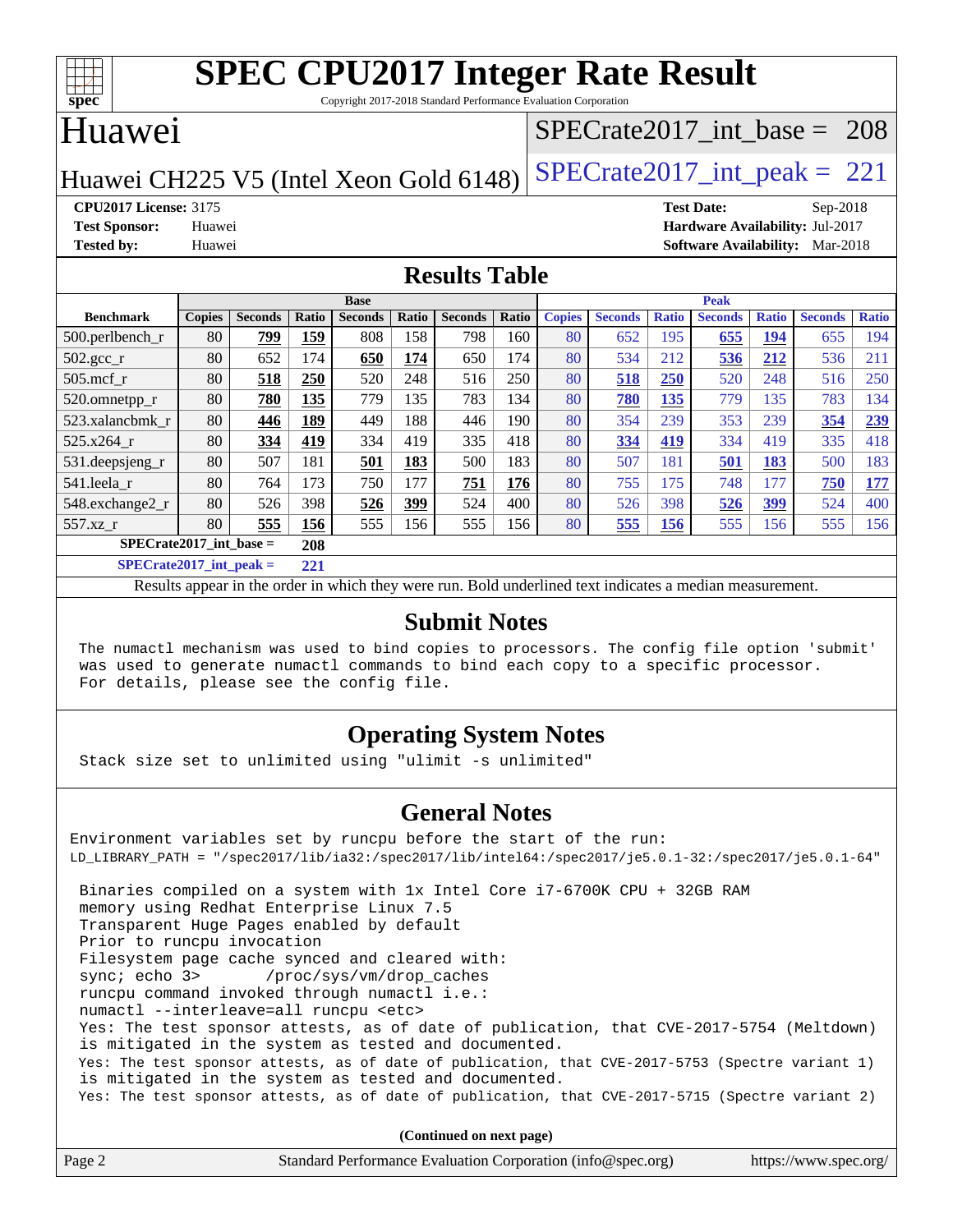

Copyright 2017-2018 Standard Performance Evaluation Corporation

## Huawei

[SPECrate2017\\_int\\_base =](http://www.spec.org/auto/cpu2017/Docs/result-fields.html#SPECrate2017intbase) 208

Huawei CH225 V5 (Intel Xeon Gold 6148) SPECrate  $2017$ \_int\_peak = 221

**[Tested by:](http://www.spec.org/auto/cpu2017/Docs/result-fields.html#Testedby)** Huawei **[Software Availability:](http://www.spec.org/auto/cpu2017/Docs/result-fields.html#SoftwareAvailability)** Mar-2018

**[CPU2017 License:](http://www.spec.org/auto/cpu2017/Docs/result-fields.html#CPU2017License)** 3175 **[Test Date:](http://www.spec.org/auto/cpu2017/Docs/result-fields.html#TestDate)** Sep-2018 **[Test Sponsor:](http://www.spec.org/auto/cpu2017/Docs/result-fields.html#TestSponsor)** Huawei **[Hardware Availability:](http://www.spec.org/auto/cpu2017/Docs/result-fields.html#HardwareAvailability)** Jul-2017

#### **[General Notes \(Continued\)](http://www.spec.org/auto/cpu2017/Docs/result-fields.html#GeneralNotes)**

 is mitigated in the system as tested and documented. jemalloc, a general purpose malloc implementation built with the RedHat Enterprise 7.5, and the system compiler gcc 4.8.5 sources available from jemalloc.net or <https://github.com/jemalloc/jemalloc/releases>

### **[Platform Notes](http://www.spec.org/auto/cpu2017/Docs/result-fields.html#PlatformNotes)**

 BIOS configuration: Power Policy Set to Performance SNC Set to Enabled IMC Interleaving Set to 1-way Interleave XPT Prefetch Set to Enabled Sysinfo program /spec2017/bin/sysinfo Rev: r5797 of 2017-06-14 96c45e4568ad54c135fd618bcc091c0f running on localhost.localdomain Thu Sep 27 15:29:09 2018 SUT (System Under Test) info as seen by some common utilities. For more information on this section, see <https://www.spec.org/cpu2017/Docs/config.html#sysinfo> From /proc/cpuinfo model name : Intel(R) Xeon(R) Gold 6148 CPU @ 2.40GHz 2 "physical id"s (chips) 80 "processors" cores, siblings (Caution: counting these is hw and system dependent. The following excerpts from /proc/cpuinfo might not be reliable. Use with caution.) cpu cores : 20 siblings : 40 physical 0: cores 0 1 2 3 4 8 9 10 11 12 16 17 18 19 20 24 25 26 27 28 physical 1: cores 0 1 2 3 4 8 9 10 11 12 16 17 18 19 20 24 25 26 27 28 From lscpu: Architecture: x86\_64 CPU op-mode(s): 32-bit, 64-bit<br>Byte Order: Little Endian Little Endian  $CPU(s):$  80 On-line CPU(s) list: 0-79 Thread(s) per core: 2 Core(s) per socket: 20 Socket(s): 2 NUMA node(s): 4 Vendor ID: GenuineIntel CPU family: 6 Model: 85 Model name: Intel(R) Xeon(R) Gold 6148 CPU @ 2.40GHz Stepping: 4 **(Continued on next page)**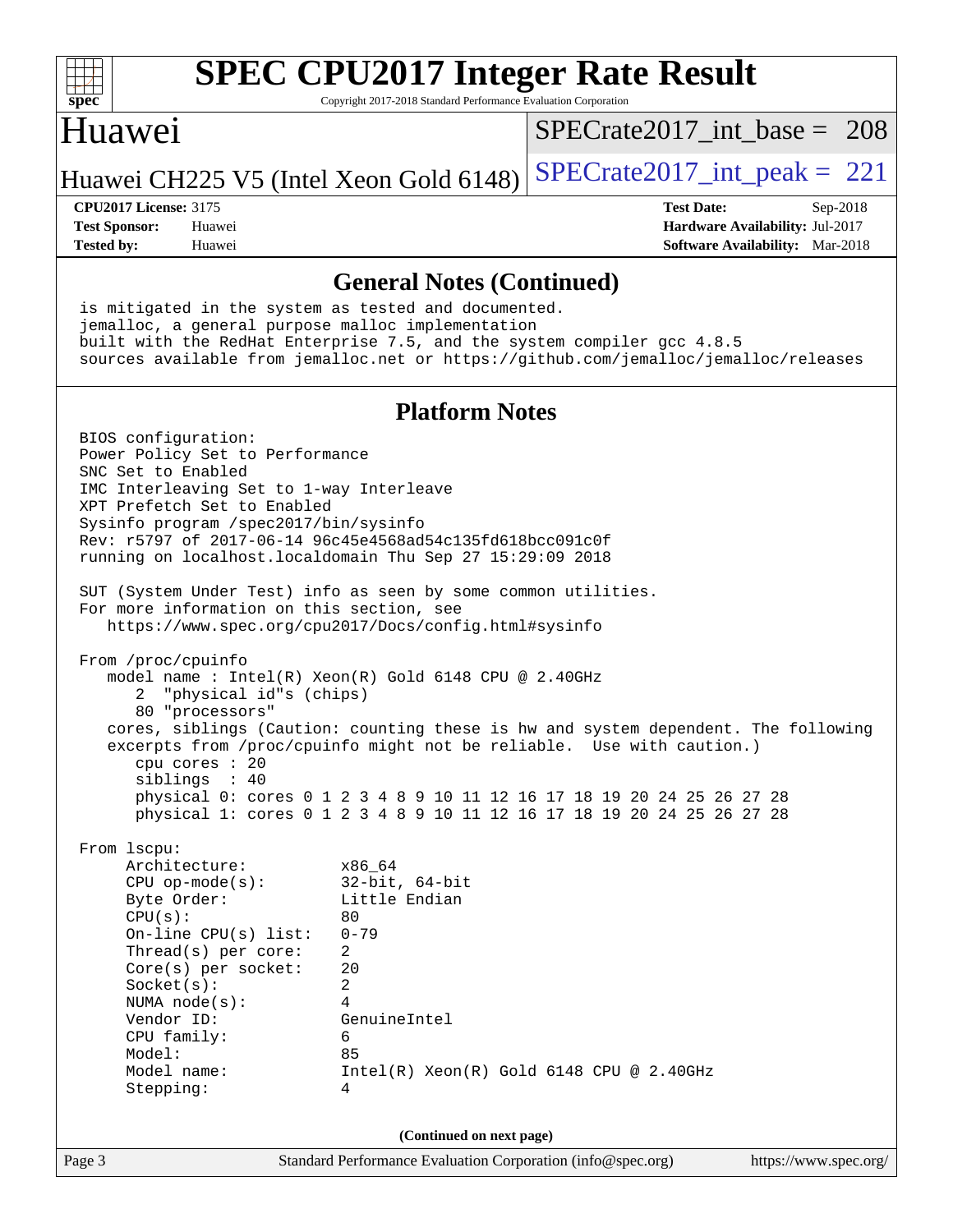

Copyright 2017-2018 Standard Performance Evaluation Corporation

# Huawei

[SPECrate2017\\_int\\_base =](http://www.spec.org/auto/cpu2017/Docs/result-fields.html#SPECrate2017intbase) 208

Huawei CH225 V5 (Intel Xeon Gold 6148) [SPECrate2017\\_int\\_peak =](http://www.spec.org/auto/cpu2017/Docs/result-fields.html#SPECrate2017intpeak) 221

**[CPU2017 License:](http://www.spec.org/auto/cpu2017/Docs/result-fields.html#CPU2017License)** 3175 **[Test Date:](http://www.spec.org/auto/cpu2017/Docs/result-fields.html#TestDate)** Sep-2018 **[Test Sponsor:](http://www.spec.org/auto/cpu2017/Docs/result-fields.html#TestSponsor)** Huawei **[Hardware Availability:](http://www.spec.org/auto/cpu2017/Docs/result-fields.html#HardwareAvailability)** Jul-2017 **[Tested by:](http://www.spec.org/auto/cpu2017/Docs/result-fields.html#Testedby)** Huawei **[Software Availability:](http://www.spec.org/auto/cpu2017/Docs/result-fields.html#SoftwareAvailability)** Mar-2018

### **[Platform Notes \(Continued\)](http://www.spec.org/auto/cpu2017/Docs/result-fields.html#PlatformNotes)**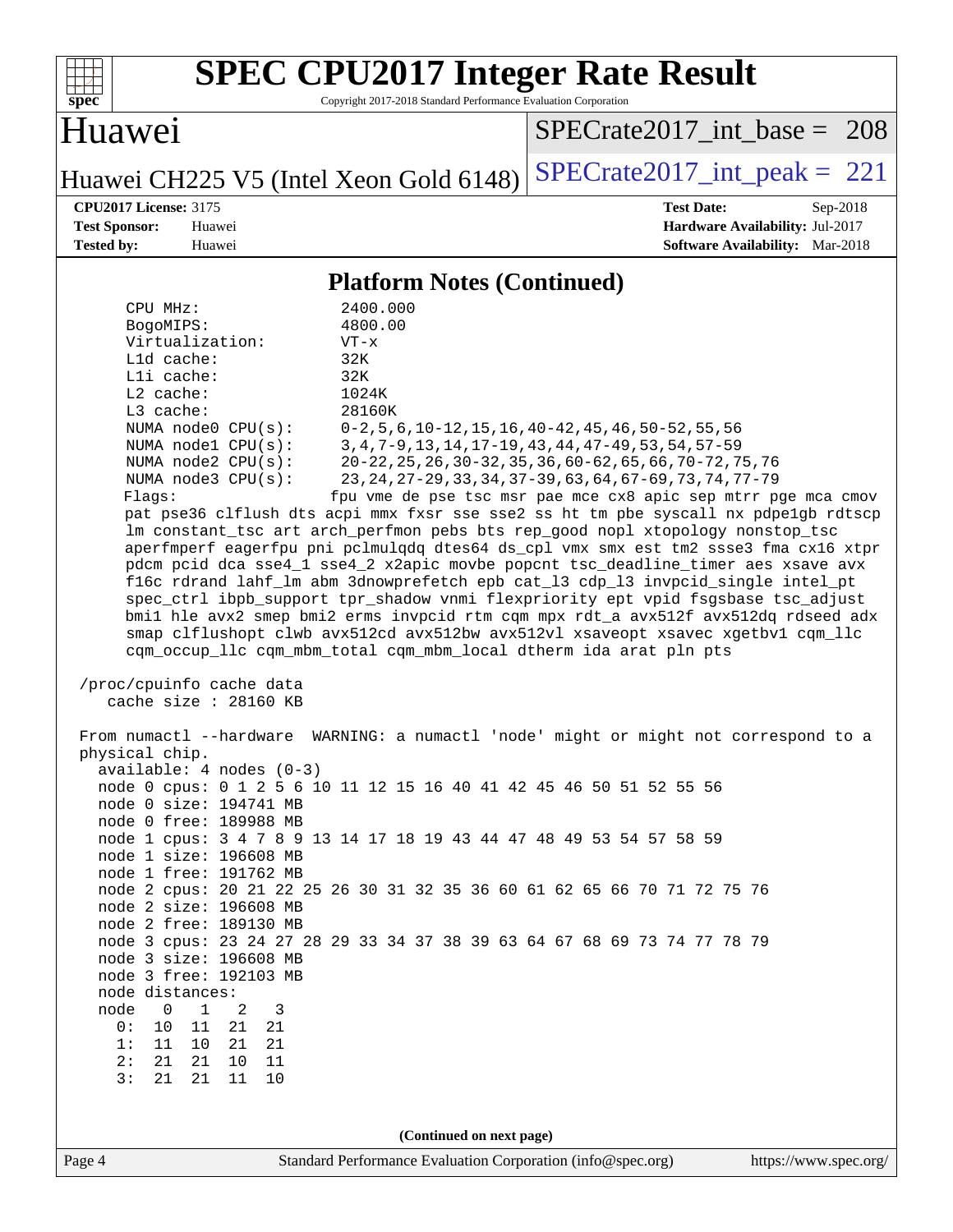| <b>SPEC CPU2017 Integer Rate Result</b><br>Spec<br>Copyright 2017-2018 Standard Performance Evaluation Corporation                                                                                                                                                                                                                                                                                                                                                                                                                                                                                                                                                                                                                                                                                                                                                                                                                                                                                                                                                                                                                                                                                                                                                                                                                                                                                            |                                                                                                              |
|---------------------------------------------------------------------------------------------------------------------------------------------------------------------------------------------------------------------------------------------------------------------------------------------------------------------------------------------------------------------------------------------------------------------------------------------------------------------------------------------------------------------------------------------------------------------------------------------------------------------------------------------------------------------------------------------------------------------------------------------------------------------------------------------------------------------------------------------------------------------------------------------------------------------------------------------------------------------------------------------------------------------------------------------------------------------------------------------------------------------------------------------------------------------------------------------------------------------------------------------------------------------------------------------------------------------------------------------------------------------------------------------------------------|--------------------------------------------------------------------------------------------------------------|
| Huawei                                                                                                                                                                                                                                                                                                                                                                                                                                                                                                                                                                                                                                                                                                                                                                                                                                                                                                                                                                                                                                                                                                                                                                                                                                                                                                                                                                                                        | $SPECrate2017$ int base = 208                                                                                |
| Huawei CH225 V5 (Intel Xeon Gold 6148)                                                                                                                                                                                                                                                                                                                                                                                                                                                                                                                                                                                                                                                                                                                                                                                                                                                                                                                                                                                                                                                                                                                                                                                                                                                                                                                                                                        | $SPECrate2017\_int\_peak = 221$                                                                              |
| <b>CPU2017 License: 3175</b><br><b>Test Sponsor:</b><br>Huawei<br><b>Tested by:</b><br>Huawei                                                                                                                                                                                                                                                                                                                                                                                                                                                                                                                                                                                                                                                                                                                                                                                                                                                                                                                                                                                                                                                                                                                                                                                                                                                                                                                 | <b>Test Date:</b><br>$Sep-2018$<br>Hardware Availability: Jul-2017<br><b>Software Availability:</b> Mar-2018 |
| <b>Platform Notes (Continued)</b>                                                                                                                                                                                                                                                                                                                                                                                                                                                                                                                                                                                                                                                                                                                                                                                                                                                                                                                                                                                                                                                                                                                                                                                                                                                                                                                                                                             |                                                                                                              |
| From /proc/meminfo<br>MemTotal:<br>790510360 kB<br>HugePages_Total:<br>0<br>Hugepagesize:<br>2048 kB<br>From /etc/*release* /etc/*version*<br>os-release:<br>NAME="Red Hat Enterprise Linux Server"<br>VERSION="7.4 (Maipo)"<br>ID="rhel"<br>ID LIKE="fedora"<br>VARIANT="Server"<br>VARIANT_ID="server"<br>VERSION_ID="7.4"<br>PRETTY_NAME="Red Hat Enterprise Linux Server 7.4 (Maipo)"<br>redhat-release: Red Hat Enterprise Linux Server release 7.4 (Maipo)<br>system-release: Red Hat Enterprise Linux Server release 7.4 (Maipo)<br>system-release-cpe: cpe:/o:redhat:enterprise_linux:7.4:ga:server<br>uname $-a$ :<br>Linux localhost.localdomain 3.10.0-693.11.6.el7.x86_64 #1 SMP Thu Dec 28 14:23:39 EST<br>2017 x86_64 x86_64 x86_64 GNU/Linux<br>run-level 3 Sep 27 15:28<br>SPEC is set to: /spec2017<br>Filesystem Type Size Used Avail Use% Mounted on<br>720G 130G 591G 18% /<br>/dev/sda2<br>xfs<br>Additional information from dmidecode follows. WARNING: Use caution when you interpret<br>this section. The 'dmidecode' program reads system data which is "intended to allow<br>hardware to be accurately determined", but the intent may not be met, as there are<br>frequent changes to hardware, firmware, and the "DMTF SMBIOS" standard.<br>BIOS INSYDE Corp. 0.80 06/27/2018<br>Memory:<br>24x Samsung M393A4K40BB2-CTD 32 GB 2 rank 2666<br>(End of data from sysinfo program) |                                                                                                              |
|                                                                                                                                                                                                                                                                                                                                                                                                                                                                                                                                                                                                                                                                                                                                                                                                                                                                                                                                                                                                                                                                                                                                                                                                                                                                                                                                                                                                               |                                                                                                              |
| <b>Compiler Version Notes</b><br>===============                                                                                                                                                                                                                                                                                                                                                                                                                                                                                                                                                                                                                                                                                                                                                                                                                                                                                                                                                                                                                                                                                                                                                                                                                                                                                                                                                              | =======================                                                                                      |
| CC 500.perlbench_r(base) 502.gcc_r(base) 505.mcf_r(base) 525.x264_r(base)<br>$557. xz_r (base)$                                                                                                                                                                                                                                                                                                                                                                                                                                                                                                                                                                                                                                                                                                                                                                                                                                                                                                                                                                                                                                                                                                                                                                                                                                                                                                               |                                                                                                              |
| icc (ICC) 18.0.2 20180210                                                                                                                                                                                                                                                                                                                                                                                                                                                                                                                                                                                                                                                                                                                                                                                                                                                                                                                                                                                                                                                                                                                                                                                                                                                                                                                                                                                     |                                                                                                              |
| (Continued on next page)                                                                                                                                                                                                                                                                                                                                                                                                                                                                                                                                                                                                                                                                                                                                                                                                                                                                                                                                                                                                                                                                                                                                                                                                                                                                                                                                                                                      |                                                                                                              |
| Standard Performance Evaluation Corporation (info@spec.org)<br>Page 5                                                                                                                                                                                                                                                                                                                                                                                                                                                                                                                                                                                                                                                                                                                                                                                                                                                                                                                                                                                                                                                                                                                                                                                                                                                                                                                                         | https://www.spec.org/                                                                                        |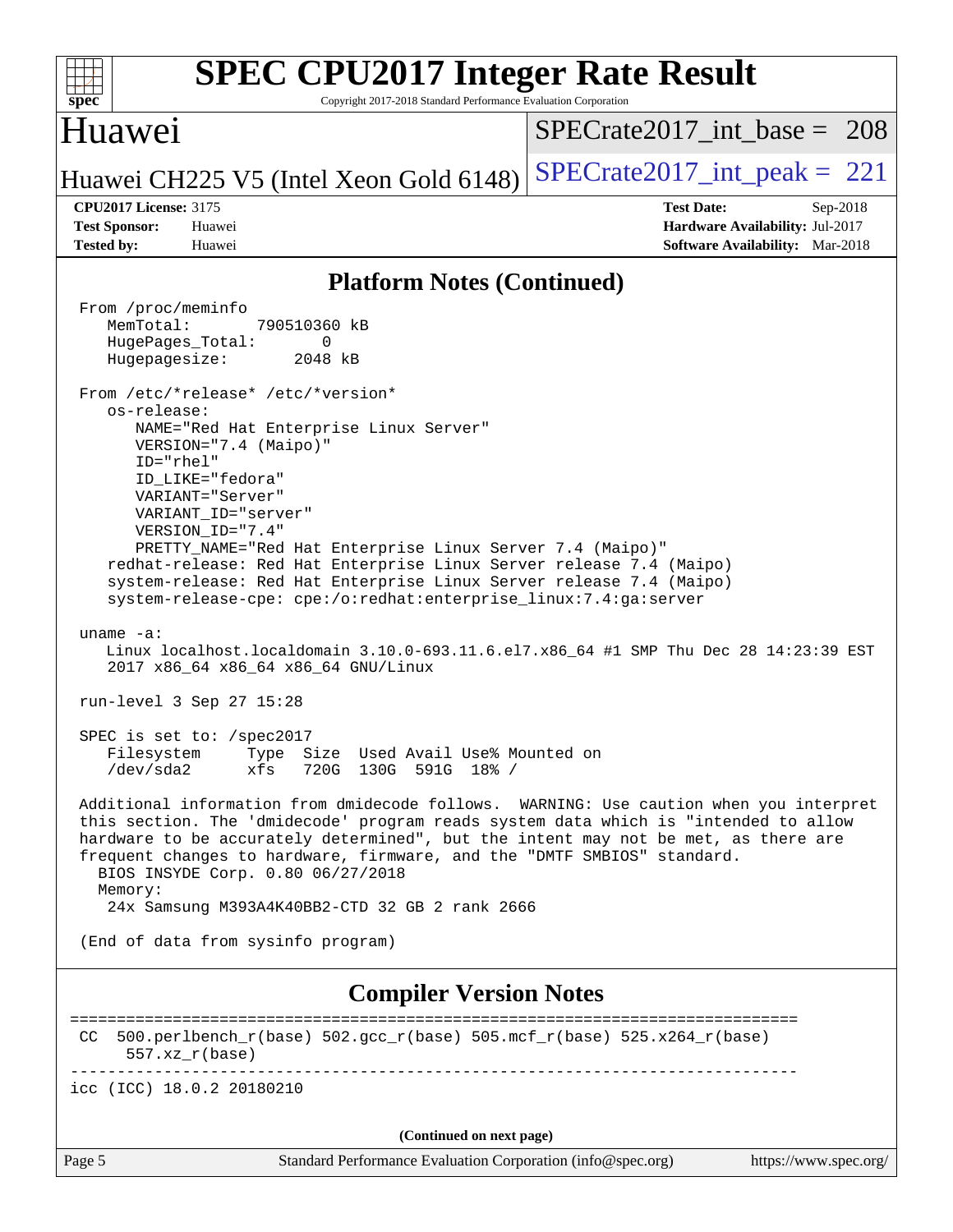| s<br>z | ۹. | e |  |
|--------|----|---|--|

Copyright 2017-2018 Standard Performance Evaluation Corporation

# Huawei

[SPECrate2017\\_int\\_base =](http://www.spec.org/auto/cpu2017/Docs/result-fields.html#SPECrate2017intbase) 208

Huawei CH225 V5 (Intel Xeon Gold 6148) SPECrate  $2017$ \_int\_peak = 221

**[CPU2017 License:](http://www.spec.org/auto/cpu2017/Docs/result-fields.html#CPU2017License)** 3175 **[Test Date:](http://www.spec.org/auto/cpu2017/Docs/result-fields.html#TestDate)** Sep-2018 **[Test Sponsor:](http://www.spec.org/auto/cpu2017/Docs/result-fields.html#TestSponsor)** Huawei **[Hardware Availability:](http://www.spec.org/auto/cpu2017/Docs/result-fields.html#HardwareAvailability)** Jul-2017 **[Tested by:](http://www.spec.org/auto/cpu2017/Docs/result-fields.html#Testedby)** Huawei **[Software Availability:](http://www.spec.org/auto/cpu2017/Docs/result-fields.html#SoftwareAvailability)** Mar-2018

### **[Compiler Version Notes \(Continued\)](http://www.spec.org/auto/cpu2017/Docs/result-fields.html#CompilerVersionNotes)**

|     |                                 | Copyright (C) 1985-2018 Intel Corporation. All rights reserved.        |
|-----|---------------------------------|------------------------------------------------------------------------|
|     |                                 |                                                                        |
| CC. | $557. xz_r (peak)$              | 500.perlbench_r(peak) 502.gcc_r(peak) 505.mcf_r(peak) 525.x264_r(peak) |
|     | icc (ICC) 18.0.2 20180210       | Copyright (C) 1985-2018 Intel Corporation. All rights reserved.        |
|     | 541.leela r(base)               | CXXC 520.omnetpp_r(base) 523.xalancbmk_r(base) 531.deepsjeng_r(base)   |
|     | icpc (ICC) 18.0.2 20180210      | Copyright (C) 1985-2018 Intel Corporation. All rights reserved.        |
|     | 541.leela_r(peak)               | CXXC 520.omnetpp_r(peak) 523.xalancbmk_r(peak) 531.deepsjeng_r(peak)   |
|     | icpc (ICC) 18.0.2 20180210      | Copyright (C) 1985-2018 Intel Corporation. All rights reserved.        |
|     | $FC 548. exchange2_r(base)$     |                                                                        |
|     | ifort (IFORT) 18.0.2 20180210   | Copyright (C) 1985-2018 Intel Corporation. All rights reserved.        |
|     | $FC$ 548. exchange $2_r$ (peak) |                                                                        |
|     | ifort (IFORT) 18.0.2 20180210   | Copyright (C) 1985-2018 Intel Corporation. All rights reserved.        |

## **[Base Compiler Invocation](http://www.spec.org/auto/cpu2017/Docs/result-fields.html#BaseCompilerInvocation)**

[C benchmarks](http://www.spec.org/auto/cpu2017/Docs/result-fields.html#Cbenchmarks):

[icc -m64 -std=c11](http://www.spec.org/cpu2017/results/res2018q4/cpu2017-20181007-09083.flags.html#user_CCbase_intel_icc_64bit_c11_33ee0cdaae7deeeab2a9725423ba97205ce30f63b9926c2519791662299b76a0318f32ddfffdc46587804de3178b4f9328c46fa7c2b0cd779d7a61945c91cd35)

**(Continued on next page)**

Page 6 Standard Performance Evaluation Corporation [\(info@spec.org\)](mailto:info@spec.org) <https://www.spec.org/>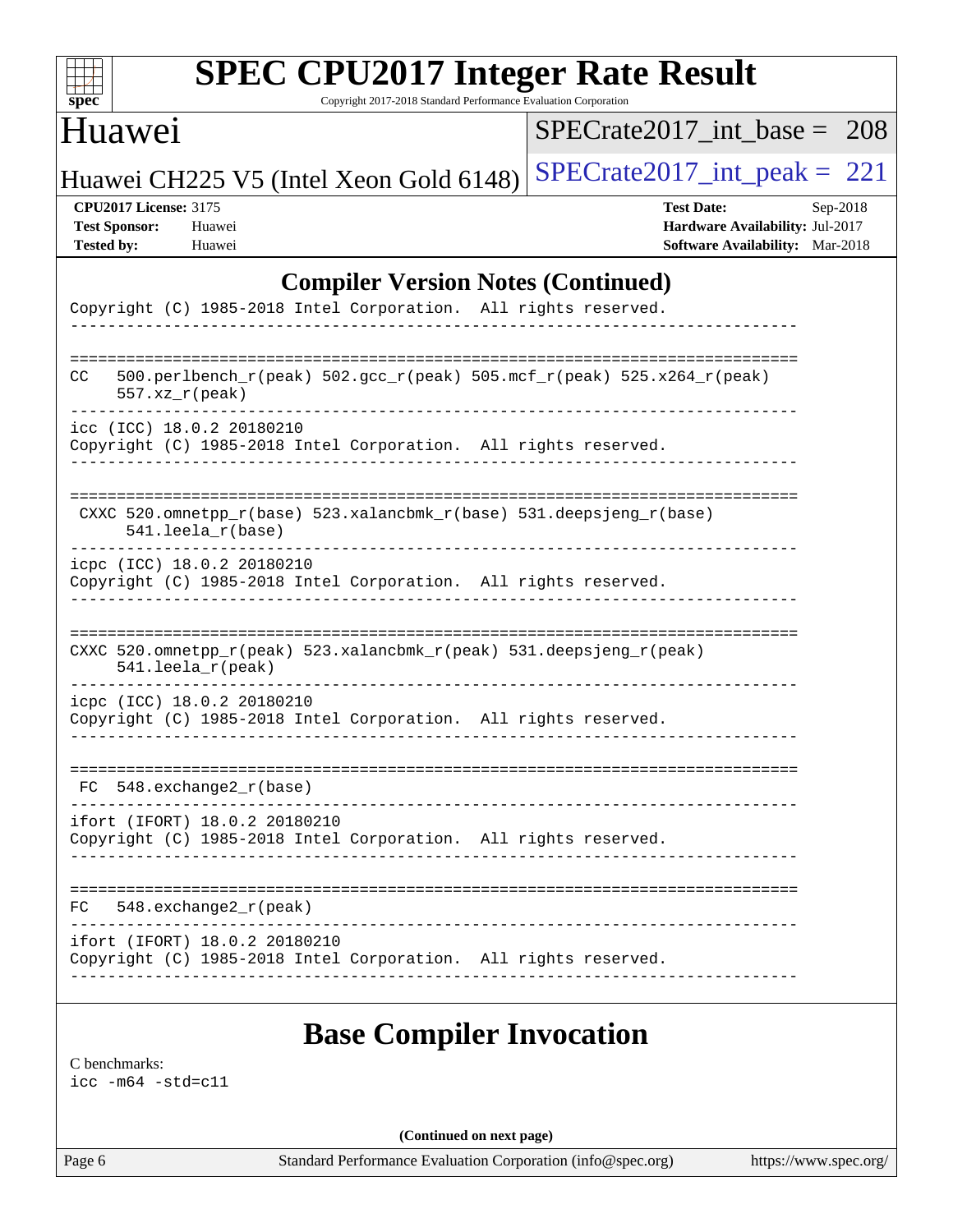

Copyright 2017-2018 Standard Performance Evaluation Corporation

# Huawei

[SPECrate2017\\_int\\_base =](http://www.spec.org/auto/cpu2017/Docs/result-fields.html#SPECrate2017intbase) 208

Huawei CH225 V5 (Intel Xeon Gold 6148) SPECrate  $2017$ \_int\_peak = 221

**[CPU2017 License:](http://www.spec.org/auto/cpu2017/Docs/result-fields.html#CPU2017License)** 3175 **[Test Date:](http://www.spec.org/auto/cpu2017/Docs/result-fields.html#TestDate)** Sep-2018 **[Test Sponsor:](http://www.spec.org/auto/cpu2017/Docs/result-fields.html#TestSponsor)** Huawei **[Hardware Availability:](http://www.spec.org/auto/cpu2017/Docs/result-fields.html#HardwareAvailability)** Jul-2017 **[Tested by:](http://www.spec.org/auto/cpu2017/Docs/result-fields.html#Testedby)** Huawei **[Software Availability:](http://www.spec.org/auto/cpu2017/Docs/result-fields.html#SoftwareAvailability)** Mar-2018

# **[Base Compiler Invocation \(Continued\)](http://www.spec.org/auto/cpu2017/Docs/result-fields.html#BaseCompilerInvocation)**

[C++ benchmarks:](http://www.spec.org/auto/cpu2017/Docs/result-fields.html#CXXbenchmarks) [icpc -m64](http://www.spec.org/cpu2017/results/res2018q4/cpu2017-20181007-09083.flags.html#user_CXXbase_intel_icpc_64bit_4ecb2543ae3f1412ef961e0650ca070fec7b7afdcd6ed48761b84423119d1bf6bdf5cad15b44d48e7256388bc77273b966e5eb805aefd121eb22e9299b2ec9d9)

[Fortran benchmarks](http://www.spec.org/auto/cpu2017/Docs/result-fields.html#Fortranbenchmarks): [ifort -m64](http://www.spec.org/cpu2017/results/res2018q4/cpu2017-20181007-09083.flags.html#user_FCbase_intel_ifort_64bit_24f2bb282fbaeffd6157abe4f878425411749daecae9a33200eee2bee2fe76f3b89351d69a8130dd5949958ce389cf37ff59a95e7a40d588e8d3a57e0c3fd751)

## **[Base Portability Flags](http://www.spec.org/auto/cpu2017/Docs/result-fields.html#BasePortabilityFlags)**

 500.perlbench\_r: [-DSPEC\\_LP64](http://www.spec.org/cpu2017/results/res2018q4/cpu2017-20181007-09083.flags.html#b500.perlbench_r_basePORTABILITY_DSPEC_LP64) [-DSPEC\\_LINUX\\_X64](http://www.spec.org/cpu2017/results/res2018q4/cpu2017-20181007-09083.flags.html#b500.perlbench_r_baseCPORTABILITY_DSPEC_LINUX_X64) 502.gcc\_r: [-DSPEC\\_LP64](http://www.spec.org/cpu2017/results/res2018q4/cpu2017-20181007-09083.flags.html#suite_basePORTABILITY502_gcc_r_DSPEC_LP64) 505.mcf\_r: [-DSPEC\\_LP64](http://www.spec.org/cpu2017/results/res2018q4/cpu2017-20181007-09083.flags.html#suite_basePORTABILITY505_mcf_r_DSPEC_LP64) 520.omnetpp\_r: [-DSPEC\\_LP64](http://www.spec.org/cpu2017/results/res2018q4/cpu2017-20181007-09083.flags.html#suite_basePORTABILITY520_omnetpp_r_DSPEC_LP64) 523.xalancbmk\_r: [-DSPEC\\_LP64](http://www.spec.org/cpu2017/results/res2018q4/cpu2017-20181007-09083.flags.html#suite_basePORTABILITY523_xalancbmk_r_DSPEC_LP64) [-DSPEC\\_LINUX](http://www.spec.org/cpu2017/results/res2018q4/cpu2017-20181007-09083.flags.html#b523.xalancbmk_r_baseCXXPORTABILITY_DSPEC_LINUX) 525.x264\_r: [-DSPEC\\_LP64](http://www.spec.org/cpu2017/results/res2018q4/cpu2017-20181007-09083.flags.html#suite_basePORTABILITY525_x264_r_DSPEC_LP64) 531.deepsjeng\_r: [-DSPEC\\_LP64](http://www.spec.org/cpu2017/results/res2018q4/cpu2017-20181007-09083.flags.html#suite_basePORTABILITY531_deepsjeng_r_DSPEC_LP64) 541.leela\_r: [-DSPEC\\_LP64](http://www.spec.org/cpu2017/results/res2018q4/cpu2017-20181007-09083.flags.html#suite_basePORTABILITY541_leela_r_DSPEC_LP64) 548.exchange2\_r: [-DSPEC\\_LP64](http://www.spec.org/cpu2017/results/res2018q4/cpu2017-20181007-09083.flags.html#suite_basePORTABILITY548_exchange2_r_DSPEC_LP64) 557.xz\_r: [-DSPEC\\_LP64](http://www.spec.org/cpu2017/results/res2018q4/cpu2017-20181007-09083.flags.html#suite_basePORTABILITY557_xz_r_DSPEC_LP64)

# **[Base Optimization Flags](http://www.spec.org/auto/cpu2017/Docs/result-fields.html#BaseOptimizationFlags)**

[C benchmarks](http://www.spec.org/auto/cpu2017/Docs/result-fields.html#Cbenchmarks):

[-Wl,-z,muldefs](http://www.spec.org/cpu2017/results/res2018q4/cpu2017-20181007-09083.flags.html#user_CCbase_link_force_multiple1_b4cbdb97b34bdee9ceefcfe54f4c8ea74255f0b02a4b23e853cdb0e18eb4525ac79b5a88067c842dd0ee6996c24547a27a4b99331201badda8798ef8a743f577) [-xCORE-AVX512](http://www.spec.org/cpu2017/results/res2018q4/cpu2017-20181007-09083.flags.html#user_CCbase_f-xCORE-AVX512) [-ipo](http://www.spec.org/cpu2017/results/res2018q4/cpu2017-20181007-09083.flags.html#user_CCbase_f-ipo) [-O3](http://www.spec.org/cpu2017/results/res2018q4/cpu2017-20181007-09083.flags.html#user_CCbase_f-O3) [-no-prec-div](http://www.spec.org/cpu2017/results/res2018q4/cpu2017-20181007-09083.flags.html#user_CCbase_f-no-prec-div) [-qopt-mem-layout-trans=3](http://www.spec.org/cpu2017/results/res2018q4/cpu2017-20181007-09083.flags.html#user_CCbase_f-qopt-mem-layout-trans_de80db37974c74b1f0e20d883f0b675c88c3b01e9d123adea9b28688d64333345fb62bc4a798493513fdb68f60282f9a726aa07f478b2f7113531aecce732043) [-L/usr/local/je5.0.1-64/lib](http://www.spec.org/cpu2017/results/res2018q4/cpu2017-20181007-09083.flags.html#user_CCbase_jemalloc_link_path64_4b10a636b7bce113509b17f3bd0d6226c5fb2346b9178c2d0232c14f04ab830f976640479e5c33dc2bcbbdad86ecfb6634cbbd4418746f06f368b512fced5394) [-ljemalloc](http://www.spec.org/cpu2017/results/res2018q4/cpu2017-20181007-09083.flags.html#user_CCbase_jemalloc_link_lib_d1249b907c500fa1c0672f44f562e3d0f79738ae9e3c4a9c376d49f265a04b9c99b167ecedbf6711b3085be911c67ff61f150a17b3472be731631ba4d0471706)

[C++ benchmarks:](http://www.spec.org/auto/cpu2017/Docs/result-fields.html#CXXbenchmarks)

[-Wl,-z,muldefs](http://www.spec.org/cpu2017/results/res2018q4/cpu2017-20181007-09083.flags.html#user_CXXbase_link_force_multiple1_b4cbdb97b34bdee9ceefcfe54f4c8ea74255f0b02a4b23e853cdb0e18eb4525ac79b5a88067c842dd0ee6996c24547a27a4b99331201badda8798ef8a743f577) [-xCORE-AVX512](http://www.spec.org/cpu2017/results/res2018q4/cpu2017-20181007-09083.flags.html#user_CXXbase_f-xCORE-AVX512) [-ipo](http://www.spec.org/cpu2017/results/res2018q4/cpu2017-20181007-09083.flags.html#user_CXXbase_f-ipo) [-O3](http://www.spec.org/cpu2017/results/res2018q4/cpu2017-20181007-09083.flags.html#user_CXXbase_f-O3) [-no-prec-div](http://www.spec.org/cpu2017/results/res2018q4/cpu2017-20181007-09083.flags.html#user_CXXbase_f-no-prec-div) [-qopt-mem-layout-trans=3](http://www.spec.org/cpu2017/results/res2018q4/cpu2017-20181007-09083.flags.html#user_CXXbase_f-qopt-mem-layout-trans_de80db37974c74b1f0e20d883f0b675c88c3b01e9d123adea9b28688d64333345fb62bc4a798493513fdb68f60282f9a726aa07f478b2f7113531aecce732043) [-L/usr/local/je5.0.1-64/lib](http://www.spec.org/cpu2017/results/res2018q4/cpu2017-20181007-09083.flags.html#user_CXXbase_jemalloc_link_path64_4b10a636b7bce113509b17f3bd0d6226c5fb2346b9178c2d0232c14f04ab830f976640479e5c33dc2bcbbdad86ecfb6634cbbd4418746f06f368b512fced5394) [-ljemalloc](http://www.spec.org/cpu2017/results/res2018q4/cpu2017-20181007-09083.flags.html#user_CXXbase_jemalloc_link_lib_d1249b907c500fa1c0672f44f562e3d0f79738ae9e3c4a9c376d49f265a04b9c99b167ecedbf6711b3085be911c67ff61f150a17b3472be731631ba4d0471706)

#### [Fortran benchmarks](http://www.spec.org/auto/cpu2017/Docs/result-fields.html#Fortranbenchmarks):

[-Wl,-z,muldefs](http://www.spec.org/cpu2017/results/res2018q4/cpu2017-20181007-09083.flags.html#user_FCbase_link_force_multiple1_b4cbdb97b34bdee9ceefcfe54f4c8ea74255f0b02a4b23e853cdb0e18eb4525ac79b5a88067c842dd0ee6996c24547a27a4b99331201badda8798ef8a743f577) [-xCORE-AVX512](http://www.spec.org/cpu2017/results/res2018q4/cpu2017-20181007-09083.flags.html#user_FCbase_f-xCORE-AVX512) [-ipo](http://www.spec.org/cpu2017/results/res2018q4/cpu2017-20181007-09083.flags.html#user_FCbase_f-ipo) [-O3](http://www.spec.org/cpu2017/results/res2018q4/cpu2017-20181007-09083.flags.html#user_FCbase_f-O3) [-no-prec-div](http://www.spec.org/cpu2017/results/res2018q4/cpu2017-20181007-09083.flags.html#user_FCbase_f-no-prec-div) [-qopt-mem-layout-trans=3](http://www.spec.org/cpu2017/results/res2018q4/cpu2017-20181007-09083.flags.html#user_FCbase_f-qopt-mem-layout-trans_de80db37974c74b1f0e20d883f0b675c88c3b01e9d123adea9b28688d64333345fb62bc4a798493513fdb68f60282f9a726aa07f478b2f7113531aecce732043) [-nostandard-realloc-lhs](http://www.spec.org/cpu2017/results/res2018q4/cpu2017-20181007-09083.flags.html#user_FCbase_f_2003_std_realloc_82b4557e90729c0f113870c07e44d33d6f5a304b4f63d4c15d2d0f1fab99f5daaed73bdb9275d9ae411527f28b936061aa8b9c8f2d63842963b95c9dd6426b8a) [-L/usr/local/je5.0.1-64/lib](http://www.spec.org/cpu2017/results/res2018q4/cpu2017-20181007-09083.flags.html#user_FCbase_jemalloc_link_path64_4b10a636b7bce113509b17f3bd0d6226c5fb2346b9178c2d0232c14f04ab830f976640479e5c33dc2bcbbdad86ecfb6634cbbd4418746f06f368b512fced5394) [-ljemalloc](http://www.spec.org/cpu2017/results/res2018q4/cpu2017-20181007-09083.flags.html#user_FCbase_jemalloc_link_lib_d1249b907c500fa1c0672f44f562e3d0f79738ae9e3c4a9c376d49f265a04b9c99b167ecedbf6711b3085be911c67ff61f150a17b3472be731631ba4d0471706)

# **[Peak Compiler Invocation](http://www.spec.org/auto/cpu2017/Docs/result-fields.html#PeakCompilerInvocation)**

[C benchmarks \(except as noted below\)](http://www.spec.org/auto/cpu2017/Docs/result-fields.html#Cbenchmarksexceptasnotedbelow): [icc -m64 -std=c11](http://www.spec.org/cpu2017/results/res2018q4/cpu2017-20181007-09083.flags.html#user_CCpeak_intel_icc_64bit_c11_33ee0cdaae7deeeab2a9725423ba97205ce30f63b9926c2519791662299b76a0318f32ddfffdc46587804de3178b4f9328c46fa7c2b0cd779d7a61945c91cd35)

**(Continued on next page)**

Page 7 Standard Performance Evaluation Corporation [\(info@spec.org\)](mailto:info@spec.org) <https://www.spec.org/>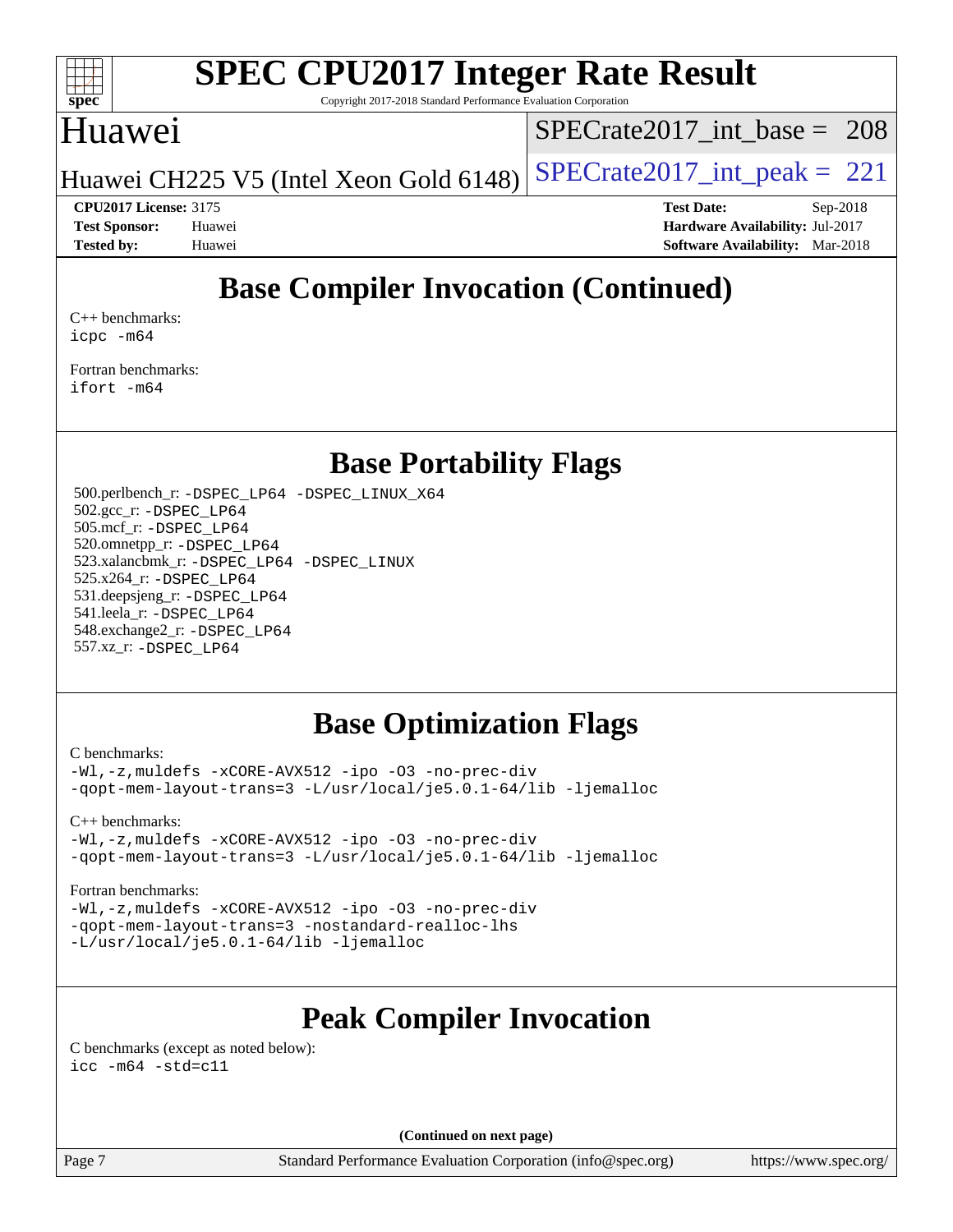

Copyright 2017-2018 Standard Performance Evaluation Corporation

# Huawei

[SPECrate2017\\_int\\_base =](http://www.spec.org/auto/cpu2017/Docs/result-fields.html#SPECrate2017intbase) 208

Huawei CH225 V5 (Intel Xeon Gold 6148) SPECrate  $2017$ \_int\_peak = 221

**[CPU2017 License:](http://www.spec.org/auto/cpu2017/Docs/result-fields.html#CPU2017License)** 3175 **[Test Date:](http://www.spec.org/auto/cpu2017/Docs/result-fields.html#TestDate)** Sep-2018 **[Test Sponsor:](http://www.spec.org/auto/cpu2017/Docs/result-fields.html#TestSponsor)** Huawei **[Hardware Availability:](http://www.spec.org/auto/cpu2017/Docs/result-fields.html#HardwareAvailability)** Jul-2017 **[Tested by:](http://www.spec.org/auto/cpu2017/Docs/result-fields.html#Testedby)** Huawei **[Software Availability:](http://www.spec.org/auto/cpu2017/Docs/result-fields.html#SoftwareAvailability)** Mar-2018

# **[Peak Compiler Invocation \(Continued\)](http://www.spec.org/auto/cpu2017/Docs/result-fields.html#PeakCompilerInvocation)**

502.gcc\_r: [icc -m32 -std=c11 -L/home/prasadj/specdev/IC18u2\\_Internal/lin\\_18\\_0\\_20180210/compiler/lib/ia32\\_lin](http://www.spec.org/cpu2017/results/res2018q4/cpu2017-20181007-09083.flags.html#user_peakCCLD502_gcc_r_intel_icc_a481ac844e7127046fad14d498c730a1848fa901fbbb2c3dfdd5e9fbbac777c8009953946d55d8b6afe8ed0da70dd2b4f8dedbdf7ab1ee211ba70d24a5d89f85)

[C++ benchmarks \(except as noted below\):](http://www.spec.org/auto/cpu2017/Docs/result-fields.html#CXXbenchmarksexceptasnotedbelow)

[icpc -m64](http://www.spec.org/cpu2017/results/res2018q4/cpu2017-20181007-09083.flags.html#user_CXXpeak_intel_icpc_64bit_4ecb2543ae3f1412ef961e0650ca070fec7b7afdcd6ed48761b84423119d1bf6bdf5cad15b44d48e7256388bc77273b966e5eb805aefd121eb22e9299b2ec9d9)

523.xalancbmk\_r: [icpc -m32 -L/home/prasadj/specdev/IC18u2\\_Internal/lin\\_18\\_0\\_20180210/compiler/lib/ia32\\_lin](http://www.spec.org/cpu2017/results/res2018q4/cpu2017-20181007-09083.flags.html#user_peakCXXLD523_xalancbmk_r_intel_icpc_c6d030cd79af6ea7d6fb64c57e8fe7ae8fe0b96fc5a3b3f4a10e3273b3d7fa9decd8263f6330cef23f751cb093a69fae84a2bf4c243500a8eed069248128076f)

### [Fortran benchmarks](http://www.spec.org/auto/cpu2017/Docs/result-fields.html#Fortranbenchmarks):

[ifort -m64](http://www.spec.org/cpu2017/results/res2018q4/cpu2017-20181007-09083.flags.html#user_FCpeak_intel_ifort_64bit_24f2bb282fbaeffd6157abe4f878425411749daecae9a33200eee2bee2fe76f3b89351d69a8130dd5949958ce389cf37ff59a95e7a40d588e8d3a57e0c3fd751)

# **[Peak Portability Flags](http://www.spec.org/auto/cpu2017/Docs/result-fields.html#PeakPortabilityFlags)**

 500.perlbench\_r: [-DSPEC\\_LP64](http://www.spec.org/cpu2017/results/res2018q4/cpu2017-20181007-09083.flags.html#b500.perlbench_r_peakPORTABILITY_DSPEC_LP64) [-DSPEC\\_LINUX\\_X64](http://www.spec.org/cpu2017/results/res2018q4/cpu2017-20181007-09083.flags.html#b500.perlbench_r_peakCPORTABILITY_DSPEC_LINUX_X64) 502.gcc\_r: [-D\\_FILE\\_OFFSET\\_BITS=64](http://www.spec.org/cpu2017/results/res2018q4/cpu2017-20181007-09083.flags.html#user_peakPORTABILITY502_gcc_r_file_offset_bits_64_5ae949a99b284ddf4e95728d47cb0843d81b2eb0e18bdfe74bbf0f61d0b064f4bda2f10ea5eb90e1dcab0e84dbc592acfc5018bc955c18609f94ddb8d550002c) 505.mcf\_r: [-DSPEC\\_LP64](http://www.spec.org/cpu2017/results/res2018q4/cpu2017-20181007-09083.flags.html#suite_peakPORTABILITY505_mcf_r_DSPEC_LP64) 520.omnetpp\_r: [-DSPEC\\_LP64](http://www.spec.org/cpu2017/results/res2018q4/cpu2017-20181007-09083.flags.html#suite_peakPORTABILITY520_omnetpp_r_DSPEC_LP64) 523.xalancbmk\_r: [-D\\_FILE\\_OFFSET\\_BITS=64](http://www.spec.org/cpu2017/results/res2018q4/cpu2017-20181007-09083.flags.html#user_peakPORTABILITY523_xalancbmk_r_file_offset_bits_64_5ae949a99b284ddf4e95728d47cb0843d81b2eb0e18bdfe74bbf0f61d0b064f4bda2f10ea5eb90e1dcab0e84dbc592acfc5018bc955c18609f94ddb8d550002c) [-DSPEC\\_LINUX](http://www.spec.org/cpu2017/results/res2018q4/cpu2017-20181007-09083.flags.html#b523.xalancbmk_r_peakCXXPORTABILITY_DSPEC_LINUX) 525.x264\_r: [-DSPEC\\_LP64](http://www.spec.org/cpu2017/results/res2018q4/cpu2017-20181007-09083.flags.html#suite_peakPORTABILITY525_x264_r_DSPEC_LP64) 531.deepsjeng\_r: [-DSPEC\\_LP64](http://www.spec.org/cpu2017/results/res2018q4/cpu2017-20181007-09083.flags.html#suite_peakPORTABILITY531_deepsjeng_r_DSPEC_LP64) 541.leela\_r: [-DSPEC\\_LP64](http://www.spec.org/cpu2017/results/res2018q4/cpu2017-20181007-09083.flags.html#suite_peakPORTABILITY541_leela_r_DSPEC_LP64) 548.exchange2\_r: [-DSPEC\\_LP64](http://www.spec.org/cpu2017/results/res2018q4/cpu2017-20181007-09083.flags.html#suite_peakPORTABILITY548_exchange2_r_DSPEC_LP64) 557.xz\_r: [-DSPEC\\_LP64](http://www.spec.org/cpu2017/results/res2018q4/cpu2017-20181007-09083.flags.html#suite_peakPORTABILITY557_xz_r_DSPEC_LP64)

# **[Peak Optimization Flags](http://www.spec.org/auto/cpu2017/Docs/result-fields.html#PeakOptimizationFlags)**

[C benchmarks](http://www.spec.org/auto/cpu2017/Docs/result-fields.html#Cbenchmarks):

```
 500.perlbench_r: -Wl,-z,muldefs -prof-gen(pass 1) -prof-use(pass 2) -ipo
-xCORE-AVX512 -O3 -no-prec-div -qopt-mem-layout-trans=3
-fno-strict-overflow -L/usr/local/je5.0.1-64/lib
-ljemalloc
 502.gcc_r: -Wl,-z,muldefs -prof-gen(pass 1) -prof-use(pass 2) -ipo
-xCORE-AVX512 -O3 -no-prec-div -qopt-mem-layout-trans=3
-L/usr/local/je5.0.1-32/lib -ljemalloc
 505.mcf_r: basepeak = yes
525.x264<sup>-r:</sup> basepeak = yes
 557.xz_r: basepeak = yes
                                        (Continued on next page)
```
Page 8 Standard Performance Evaluation Corporation [\(info@spec.org\)](mailto:info@spec.org) <https://www.spec.org/>